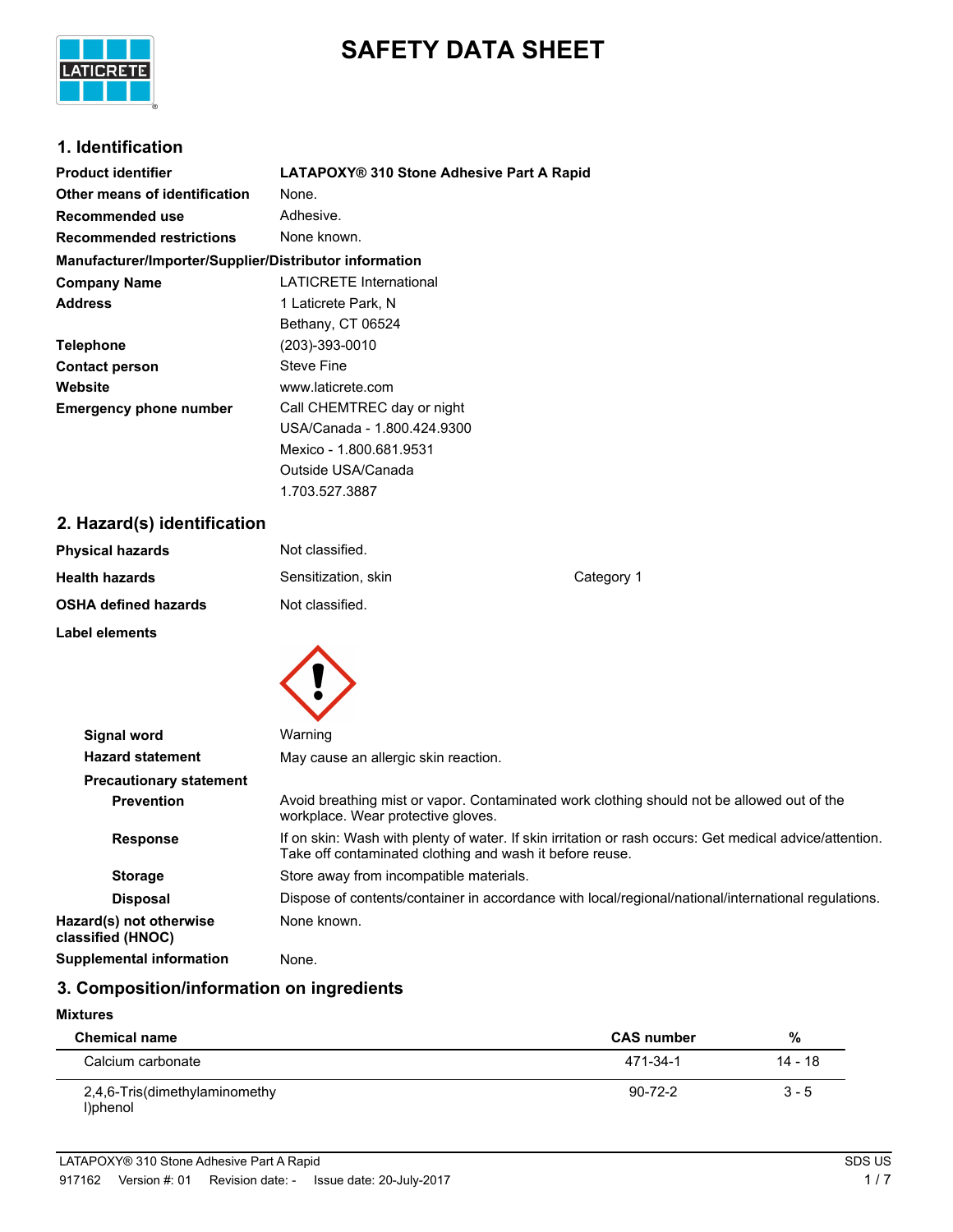| Benzyl alcohol                                                               |                                                                                                                                                                                                                                                                                                                                                                                                                    | 100-51-6 | $1 - 3$   |
|------------------------------------------------------------------------------|--------------------------------------------------------------------------------------------------------------------------------------------------------------------------------------------------------------------------------------------------------------------------------------------------------------------------------------------------------------------------------------------------------------------|----------|-----------|
| Hydroquinone monomethyl<br>ether                                             |                                                                                                                                                                                                                                                                                                                                                                                                                    | 150-76-5 | $0.1 - 1$ |
| <b>Composition comments</b>                                                  | All concentrations are in percent by weight unless ingredient is a gas. Gas concentrations are in<br>percent by volume.                                                                                                                                                                                                                                                                                            |          |           |
| 4. First-aid measures                                                        |                                                                                                                                                                                                                                                                                                                                                                                                                    |          |           |
| <b>Inhalation</b>                                                            | Move to fresh air. Call a physician if symptoms develop or persist.                                                                                                                                                                                                                                                                                                                                                |          |           |
| <b>Skin contact</b>                                                          | Remove contaminated clothing and wash skin with soap and water. If skin rash or an allergic skin<br>reaction develops, get medical attention.                                                                                                                                                                                                                                                                      |          |           |
| Eye contact                                                                  | Immediately flush eyes with plenty of water for at least 15 minutes. Get medical attention<br>immediately.                                                                                                                                                                                                                                                                                                         |          |           |
| Ingestion                                                                    | Rinse mouth. Get medical attention if any discomfort continues.                                                                                                                                                                                                                                                                                                                                                    |          |           |
| <b>Most important</b><br>symptoms/effects, acute and<br>delayed              | Rash. Irritant effects.                                                                                                                                                                                                                                                                                                                                                                                            |          |           |
| Indication of immediate<br>medical attention and special<br>treatment needed | Provide general supportive measures and treat symptomatically.                                                                                                                                                                                                                                                                                                                                                     |          |           |
| <b>General information</b>                                                   | Ensure that medical personnel are aware of the material(s) involved, and take precautions to<br>protect themselves. Wash contaminated clothing before reuse.                                                                                                                                                                                                                                                       |          |           |
| 5. Fire-fighting measures                                                    |                                                                                                                                                                                                                                                                                                                                                                                                                    |          |           |
| Suitable extinguishing media                                                 | Water fog. Foam. Dry chemical powder. Carbon dioxide (CO2).                                                                                                                                                                                                                                                                                                                                                        |          |           |
| Unsuitable extinguishing<br>media                                            | Do not use water jet as an extinguisher, as this will spread the fire.                                                                                                                                                                                                                                                                                                                                             |          |           |
| Specific hazards arising from<br>the chemical                                | During fire, gases hazardous to health may be formed.                                                                                                                                                                                                                                                                                                                                                              |          |           |
| Special protective equipment<br>and precautions for firefighters             | Self-contained breathing apparatus and full protective clothing must be worn in case of fire.                                                                                                                                                                                                                                                                                                                      |          |           |
| <b>Fire fighting</b><br>equipment/instructions                               | Move containers from fire area if you can do so without risk.                                                                                                                                                                                                                                                                                                                                                      |          |           |
| <b>General fire hazards</b>                                                  | No unusual fire or explosion hazards noted.                                                                                                                                                                                                                                                                                                                                                                        |          |           |
| 6. Accidental release measures                                               |                                                                                                                                                                                                                                                                                                                                                                                                                    |          |           |
| Personal precautions,<br>protective equipment and<br>emergency procedures    | Keep unnecessary personnel away. Keep people away from and upwind of spill/leak. Wear<br>appropriate protective equipment and clothing during clean-up. Avoid breathing mist or vapor. Do<br>not touch damaged containers or spilled material unless wearing appropriate protective clothing.<br>Ensure adequate ventilation. Local authorities should be advised if significant spillages cannot be<br>contained. |          |           |
| <b>Methods and materials for</b><br>containment and cleaning up              | Large Spills: Stop the flow of material, if this is without risk. Dike the spilled material, where this is<br>possible. Absorb in vermiculite, dry sand or earth and place into containers. Following product<br>recovery, flush area with water.                                                                                                                                                                  |          |           |
|                                                                              | Small Spills: Wipe up with absorbent material (e.g. cloth, fleece). Clean surface thoroughly to<br>remove residual contamination.                                                                                                                                                                                                                                                                                  |          |           |
|                                                                              | Never return spills in original containers for re-use. For waste disposal, see Section 13 of the SDS.                                                                                                                                                                                                                                                                                                              |          |           |

# **Environmental precautions** Avoid discharge into drains, water courses or onto the ground.

#### **7. Handling and storage**

**Precautions for safe handling**

Avoid breathing mist or vapor. Do not get in eyes, on skin, on clothing. Persons susceptible to allergic reactions should not handle this product. Use with adequate ventilation. Wear appropriate personal protective equipment. Observe good industrial hygiene practices.

**Conditions for safe storage, including any incompatibilities**

Keep container tightly closed. Store in a cool and well-ventilated place. Store away from incompatible materials (See Section 10).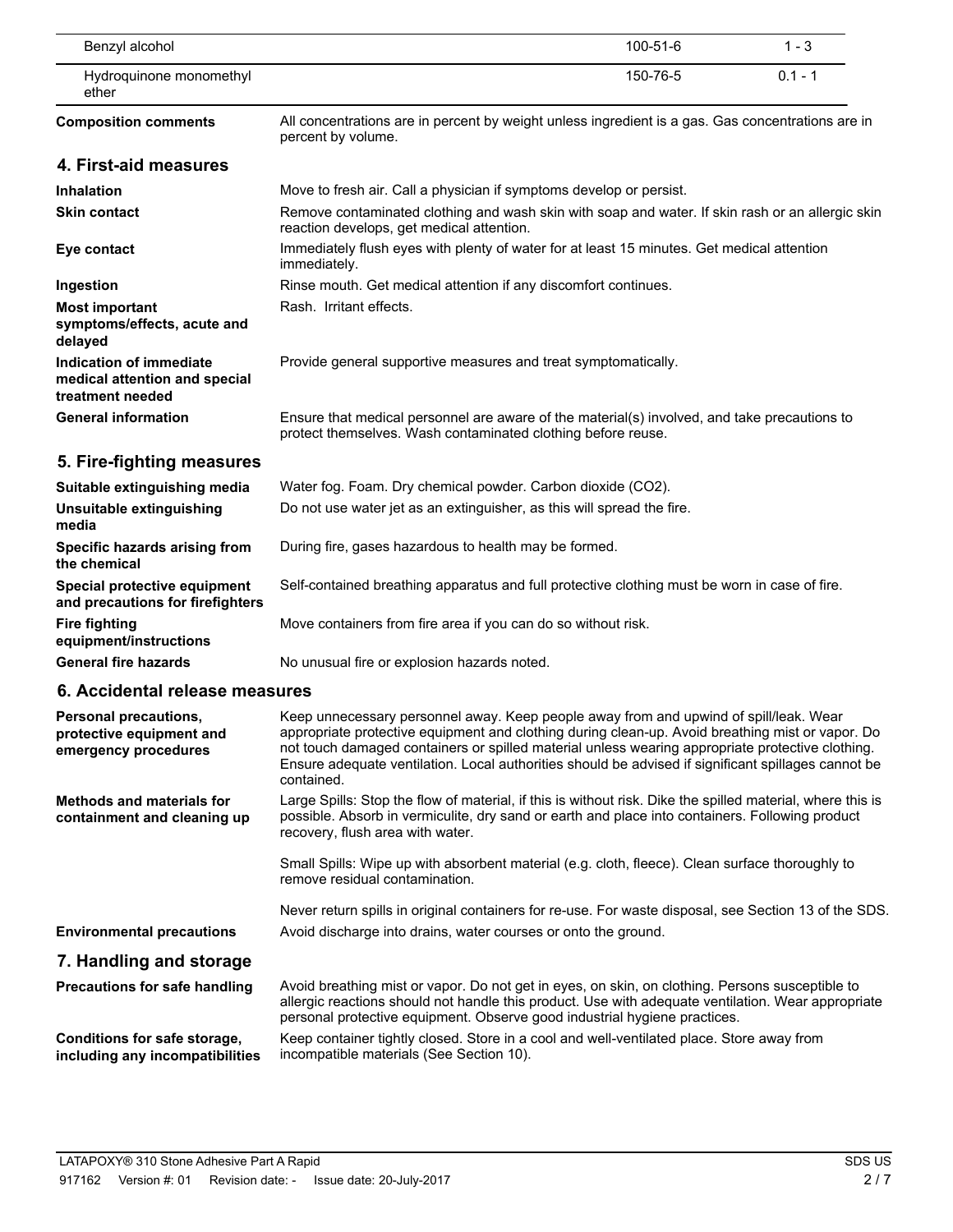## **8. Exposure controls/personal protection**

| <b>Occupational exposure limits</b>                          |                                                                                                                                                                                                                                                                                                                                                                                                        |              |             |
|--------------------------------------------------------------|--------------------------------------------------------------------------------------------------------------------------------------------------------------------------------------------------------------------------------------------------------------------------------------------------------------------------------------------------------------------------------------------------------|--------------|-------------|
| <b>US. ACGIH Threshold Limit Values</b><br><b>Components</b> | <b>Type</b>                                                                                                                                                                                                                                                                                                                                                                                            | Value        |             |
| Hydroquinone monomethyl<br>ether (CAS 150-76-5)              | <b>TWA</b>                                                                                                                                                                                                                                                                                                                                                                                             | $5$ mg/m $3$ |             |
| US. NIOSH: Pocket Guide to Chemical Hazards                  |                                                                                                                                                                                                                                                                                                                                                                                                        |              |             |
| <b>Components</b>                                            | <b>Type</b>                                                                                                                                                                                                                                                                                                                                                                                            | <b>Value</b> | Form        |
| Calcium carbonate (CAS<br>471-34-1)                          | <b>TWA</b>                                                                                                                                                                                                                                                                                                                                                                                             | $5$ mg/m $3$ | Respirable. |
|                                                              |                                                                                                                                                                                                                                                                                                                                                                                                        | 10 mg/m3     | Total       |
| Hydroquinone monomethyl<br>ether (CAS 150-76-5)              | <b>TWA</b>                                                                                                                                                                                                                                                                                                                                                                                             | $5$ mg/m $3$ |             |
|                                                              | US. Workplace Environmental Exposure Level (WEEL) Guides                                                                                                                                                                                                                                                                                                                                               |              |             |
| <b>Components</b>                                            | <b>Type</b>                                                                                                                                                                                                                                                                                                                                                                                            | Value        |             |
| Benzyl alcohol (CAS<br>$100-51-6$                            | <b>TWA</b>                                                                                                                                                                                                                                                                                                                                                                                             | 44.2 mg/m3   |             |
|                                                              |                                                                                                                                                                                                                                                                                                                                                                                                        | 10 ppm       |             |
| <b>Biological limit values</b>                               | No biological exposure limits noted for the ingredient(s).                                                                                                                                                                                                                                                                                                                                             |              |             |
| Appropriate engineering<br>controls                          | Good general ventilation (typically 10 air changes per hour) should be used. Ventilation rates<br>should be matched to conditions. If applicable, use process enclosures, local exhaust ventilation,<br>or other engineering controls to maintain airborne levels below recommended exposure limits. If<br>exposure limits have not been established, maintain airborne levels to an acceptable level. |              |             |
|                                                              | Individual protection measures, such as personal protective equipment                                                                                                                                                                                                                                                                                                                                  |              |             |
| <b>Eye/face protection</b>                                   | Wear safety glasses with side shields (or goggles).                                                                                                                                                                                                                                                                                                                                                    |              |             |
| <b>Skin protection</b><br><b>Hand protection</b>             | Wear appropriate chemical resistant gloves.                                                                                                                                                                                                                                                                                                                                                            |              |             |
| <b>Skin protection</b>                                       |                                                                                                                                                                                                                                                                                                                                                                                                        |              |             |
| <b>Other</b>                                                 | Wear appropriate chemical resistant clothing.                                                                                                                                                                                                                                                                                                                                                          |              |             |
| <b>Respiratory protection</b>                                | In case of insufficient ventilation, wear suitable respiratory equipment.                                                                                                                                                                                                                                                                                                                              |              |             |
| <b>Thermal hazards</b>                                       | Wear appropriate thermal protective clothing, when necessary.                                                                                                                                                                                                                                                                                                                                          |              |             |
| <b>General hygiene</b><br>considerations                     | Always observe good personal hygiene measures, such as washing after handling the material<br>and before eating, drinking, and/or smoking. Routinely wash work clothing and protective<br>equipment to remove contaminants.                                                                                                                                                                            |              |             |

### **9. Physical and chemical properties**

| <b>Appearance</b>                            |                 |  |
|----------------------------------------------|-----------------|--|
| <b>Physical state</b>                        | Solid.          |  |
| Form                                         | Paste.          |  |
| Color                                        | Light red.      |  |
| Odor                                         | Ammonia.        |  |
| Odor threshold                               | Not available.  |  |
| рH                                           | Not applicable. |  |
| Melting point/freezing point                 | Not applicable. |  |
| Initial boiling point and boiling<br>range   | Not available.  |  |
| <b>Flash point</b>                           | Non flammable.  |  |
| <b>Evaporation rate</b>                      | Not applicable. |  |
| Flammability (solid, gas)                    | Not available.  |  |
| Upper/lower flammability or explosive limits |                 |  |
| <b>Flammability limit - lower</b><br>$(\%)$  | Not available.  |  |
| <b>Flammability limit - upper</b><br>(%)     | Not available.  |  |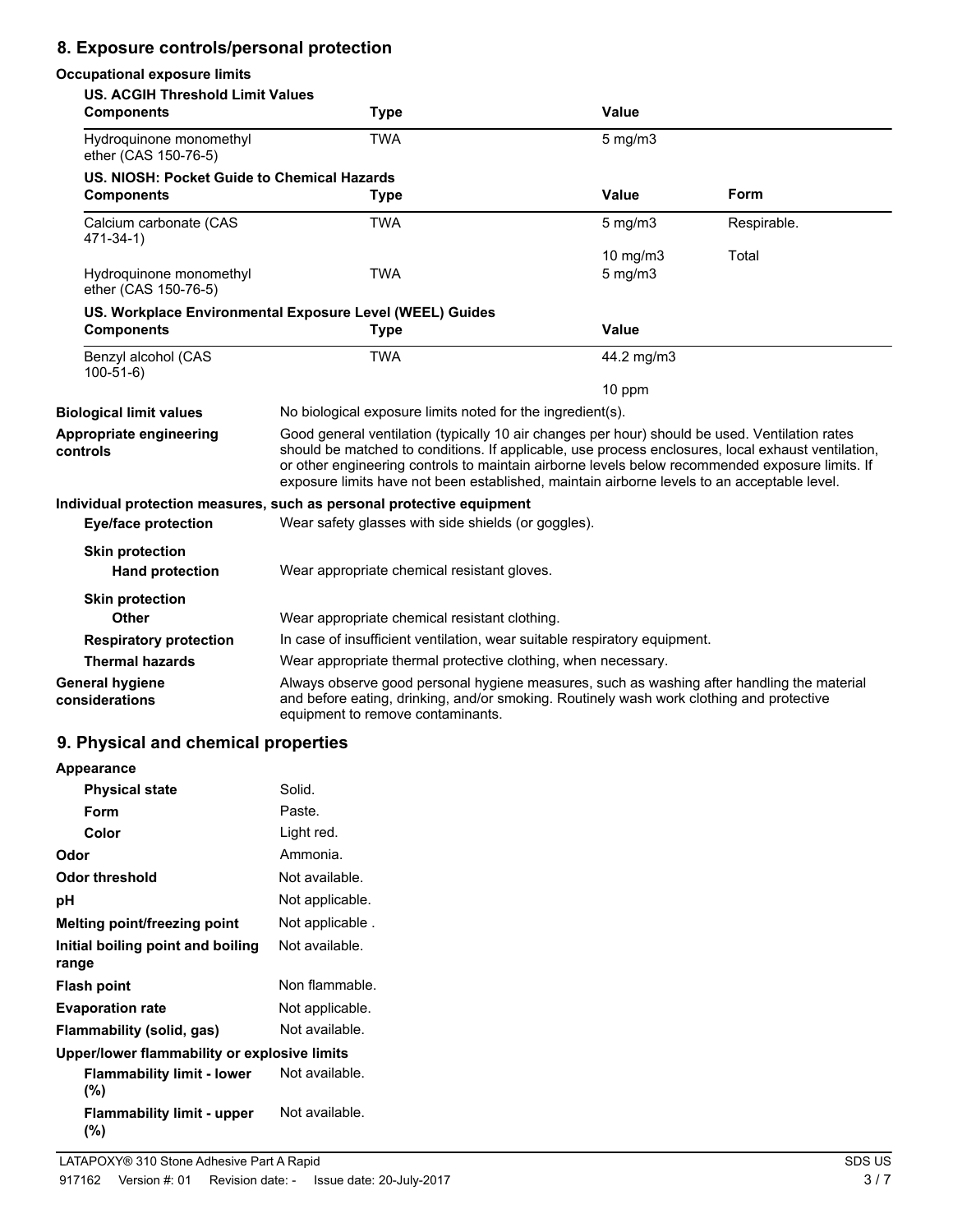| Vapor pressure                                    | Not applicable.     |
|---------------------------------------------------|---------------------|
| Vapor density                                     | Not applicable.     |
| <b>Relative density</b>                           | $1.5$ g/ml          |
| Solubility(ies)                                   |                     |
| Solubility (water)                                | Insoluble in water. |
| <b>Partition coefficient</b><br>(n-octanol/water) | Not available.      |
| <b>Auto-ignition temperature</b>                  | Not available.      |
| <b>Decomposition temperature</b>                  | Not available.      |
| <b>Viscosity</b>                                  | Not available.      |

## **10. Stability and reactivity**

| <b>Reactivity</b>                            | The product is stable and non-reactive under normal conditions of use, storage and transport. |
|----------------------------------------------|-----------------------------------------------------------------------------------------------|
| <b>Chemical stability</b>                    | Material is stable under normal conditions.                                                   |
| <b>Possibility of hazardous</b><br>reactions | No dangerous reaction known under conditions of normal use.                                   |
| <b>Conditions to avoid</b>                   | Contact with incompatible materials.                                                          |
| Incompatible materials                       | Oxidizing agents.                                                                             |
| <b>Hazardous decomposition</b><br>products   | No hazardous decomposition products are known.                                                |

# **11. Toxicological information**

#### **Information on likely routes of exposure**

| <b>Inhalation</b>                                                                  | Prolonged inhalation may be harmful.                              |
|------------------------------------------------------------------------------------|-------------------------------------------------------------------|
| <b>Skin contact</b>                                                                | Causes mild skin irritation. May cause an allergic skin reaction. |
| Eye contact                                                                        | Direct contact with eyes may cause temporary irritation.          |
| Ingestion                                                                          | Expected to be a low ingestion hazard.                            |
| Symptoms related to the<br>physical, chemical and<br>toxicological characteristics | Rash. Irritant effects.                                           |

#### **Information on toxicological effects**

| Acute toxicity |  |  |
|----------------|--|--|

Acute toxicity **May cause discomfort if swallowed.** 

| <b>Components</b>                    | <b>Species</b>                                                                                                      | <b>Test Results</b>                  |
|--------------------------------------|---------------------------------------------------------------------------------------------------------------------|--------------------------------------|
| Benzyl alcohol (CAS 100-51-6)        |                                                                                                                     |                                      |
| Acute                                |                                                                                                                     |                                      |
| <b>Dermal</b>                        |                                                                                                                     |                                      |
| LD <sub>50</sub>                     | Rabbit                                                                                                              | 2000 mg/kg                           |
| <b>Inhalation</b>                    |                                                                                                                     |                                      |
| <b>LC50</b>                          | Rat                                                                                                                 | $> 4178$ mg/m <sup>3</sup> , 4 hours |
| Oral                                 |                                                                                                                     |                                      |
| LD50                                 | Rat                                                                                                                 | 1230 - 3100 mg/kg                    |
| Calcium carbonate (CAS 471-34-1)     |                                                                                                                     |                                      |
| Acute                                |                                                                                                                     |                                      |
| Oral                                 |                                                                                                                     |                                      |
| LD50                                 | Rat                                                                                                                 | 6450 mg/kg                           |
| <b>Skin corrosion/irritation</b>     | Causes mild skin irritation.                                                                                        |                                      |
| Serious eye damage/eye<br>irritation | Direct contact with eyes may cause temporary irritation.                                                            |                                      |
| Respiratory or skin sensitization    |                                                                                                                     |                                      |
| <b>Respiratory sensitization</b>     | Not a respiratory sensitizer.                                                                                       |                                      |
| <b>Skin sensitization</b>            | May cause an allergic skin reaction.                                                                                |                                      |
| Germ cell mutagenicity               | No data available to indicate product or any components present at greater than 0.1% are<br>mutagenic or genotoxic. |                                      |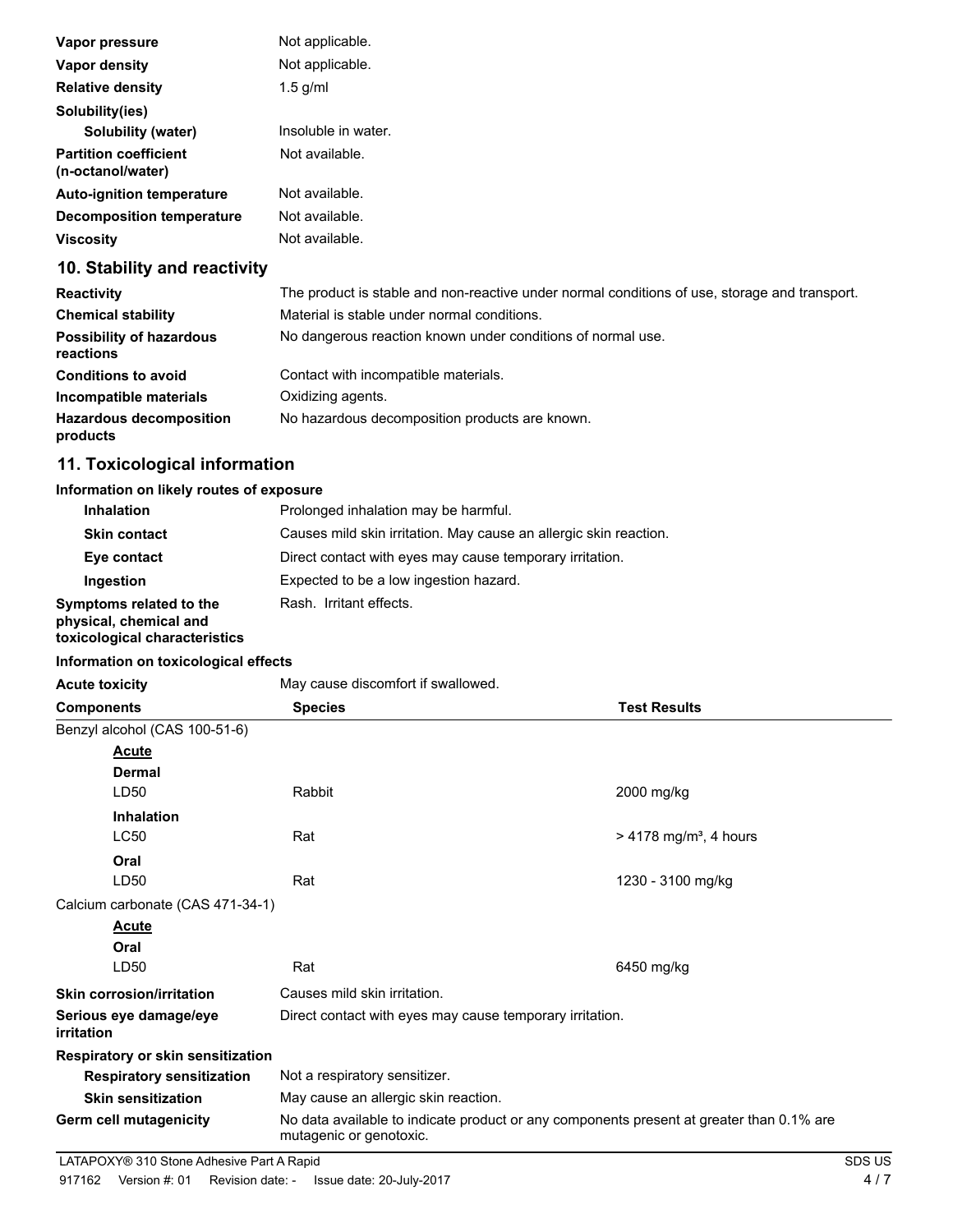| Carcinogenicity                                                                    | This product is not considered to be a carcinogen by IARC, ACGIH, NTP, or OSHA.                                                                                                                                                                                                                                                                   |                                     |                                                            |                                                                |  |
|------------------------------------------------------------------------------------|---------------------------------------------------------------------------------------------------------------------------------------------------------------------------------------------------------------------------------------------------------------------------------------------------------------------------------------------------|-------------------------------------|------------------------------------------------------------|----------------------------------------------------------------|--|
| IARC Monographs. Overall Evaluation of Carcinogenicity                             |                                                                                                                                                                                                                                                                                                                                                   |                                     |                                                            |                                                                |  |
| Not listed.<br><b>NTP Report on Carcinogens</b>                                    |                                                                                                                                                                                                                                                                                                                                                   |                                     |                                                            |                                                                |  |
| Not listed.<br>OSHA Specifically Regulated Substances (29 CFR 1910.1001-1050)      |                                                                                                                                                                                                                                                                                                                                                   |                                     |                                                            |                                                                |  |
| Not regulated.                                                                     |                                                                                                                                                                                                                                                                                                                                                   |                                     |                                                            |                                                                |  |
| <b>Reproductive toxicity</b>                                                       | This product is not expected to cause reproductive or developmental effects.                                                                                                                                                                                                                                                                      |                                     |                                                            |                                                                |  |
| Specific target organ toxicity -<br>single exposure                                | Not classified.                                                                                                                                                                                                                                                                                                                                   |                                     |                                                            |                                                                |  |
| Specific target organ toxicity -<br>repeated exposure                              | Not classified.                                                                                                                                                                                                                                                                                                                                   |                                     |                                                            |                                                                |  |
| <b>Aspiration hazard</b>                                                           | Not classified.                                                                                                                                                                                                                                                                                                                                   |                                     |                                                            |                                                                |  |
| <b>Chronic effects</b>                                                             | Prolonged inhalation may be harmful.                                                                                                                                                                                                                                                                                                              |                                     |                                                            |                                                                |  |
| <b>Further information</b>                                                         | No other specific acute or chronic health impact noted.                                                                                                                                                                                                                                                                                           |                                     |                                                            |                                                                |  |
| 12. Ecological information                                                         |                                                                                                                                                                                                                                                                                                                                                   |                                     |                                                            |                                                                |  |
| <b>Ecotoxicity</b>                                                                 | The product is not classified as environmentally hazardous. However, this does not exclude the<br>possibility that large or frequent spills can have a harmful or damaging effect on the environment.                                                                                                                                             |                                     |                                                            |                                                                |  |
| <b>Components</b>                                                                  |                                                                                                                                                                                                                                                                                                                                                   | <b>Species</b>                      |                                                            | <b>Test Results</b>                                            |  |
| Benzyl alcohol (CAS 100-51-6)<br><b>Aquatic</b>                                    |                                                                                                                                                                                                                                                                                                                                                   |                                     |                                                            |                                                                |  |
| Fish                                                                               | <b>LC50</b>                                                                                                                                                                                                                                                                                                                                       |                                     | Fathead minnow (Pimephales promelas) 460 mg/l, 96 hours    |                                                                |  |
| Calcium carbonate (CAS 471-34-1)                                                   |                                                                                                                                                                                                                                                                                                                                                   |                                     |                                                            |                                                                |  |
| <b>Aquatic</b>                                                                     |                                                                                                                                                                                                                                                                                                                                                   |                                     |                                                            |                                                                |  |
| Acute                                                                              |                                                                                                                                                                                                                                                                                                                                                   |                                     |                                                            |                                                                |  |
| Fish                                                                               | LC50                                                                                                                                                                                                                                                                                                                                              |                                     |                                                            | Western mosquitofish (Gambusia affinis) > 56000 mg/l, 96 Hours |  |
| Persistence and degradability                                                      |                                                                                                                                                                                                                                                                                                                                                   |                                     | No data is available on the degradability of this product. |                                                                |  |
| <b>Bioaccumulative potential</b>                                                   |                                                                                                                                                                                                                                                                                                                                                   | No data available for this product. |                                                            |                                                                |  |
| Partition coefficient n-octanol / water (log Kow)<br>Benzyl alcohol (CAS 100-51-6) |                                                                                                                                                                                                                                                                                                                                                   |                                     |                                                            |                                                                |  |
| Hydroquinone monomethyl ether (CAS 150-76-5)                                       |                                                                                                                                                                                                                                                                                                                                                   |                                     | 1.1<br>1.58                                                |                                                                |  |
| <b>Mobility in soil</b>                                                            | No data available.                                                                                                                                                                                                                                                                                                                                |                                     |                                                            |                                                                |  |
| Other adverse effects                                                              | No other adverse environmental effects (e.g. ozone depletion, photochemical ozone creation<br>potential, endocrine disruption, global warming potential) are expected from this component.                                                                                                                                                        |                                     |                                                            |                                                                |  |
| 13. Disposal considerations                                                        |                                                                                                                                                                                                                                                                                                                                                   |                                     |                                                            |                                                                |  |
| <b>Disposal instructions</b>                                                       | Collect and reclaim or dispose in sealed containers at licensed waste disposal site. Do not allow<br>this material to drain into sewers/water supplies. Do not contaminate ponds, waterways or ditches<br>with chemical or used container. Dispose of contents/container in accordance with<br>local/regional/national/international regulations. |                                     |                                                            |                                                                |  |
| <b>Local disposal regulations</b>                                                  | Dispose of in accordance with local regulations.                                                                                                                                                                                                                                                                                                  |                                     |                                                            |                                                                |  |
| Hazardous waste code                                                               | The waste code should be assigned in discussion between the user, the producer and the waste<br>disposal company.                                                                                                                                                                                                                                 |                                     |                                                            |                                                                |  |
| Waste from residues / unused<br>products                                           | Dispose of in accordance with local regulations. Empty containers or liners may retain some<br>product residues. This material and its container must be disposed of in a safe manner (see:<br>Disposal instructions).                                                                                                                            |                                     |                                                            |                                                                |  |
| <b>Contaminated packaging</b>                                                      | Empty containers should be taken to an approved waste handling site for recycling or disposal.<br>Since emptied containers may retain product residue, follow label warnings even after container is<br>emptied.                                                                                                                                  |                                     |                                                            |                                                                |  |
| 14. Transport information                                                          |                                                                                                                                                                                                                                                                                                                                                   |                                     |                                                            |                                                                |  |
| <b>DOT</b>                                                                         |                                                                                                                                                                                                                                                                                                                                                   |                                     |                                                            |                                                                |  |
| Not regulated as dangerous goods.                                                  |                                                                                                                                                                                                                                                                                                                                                   |                                     |                                                            |                                                                |  |

#### **IATA**

Not regulated as dangerous goods.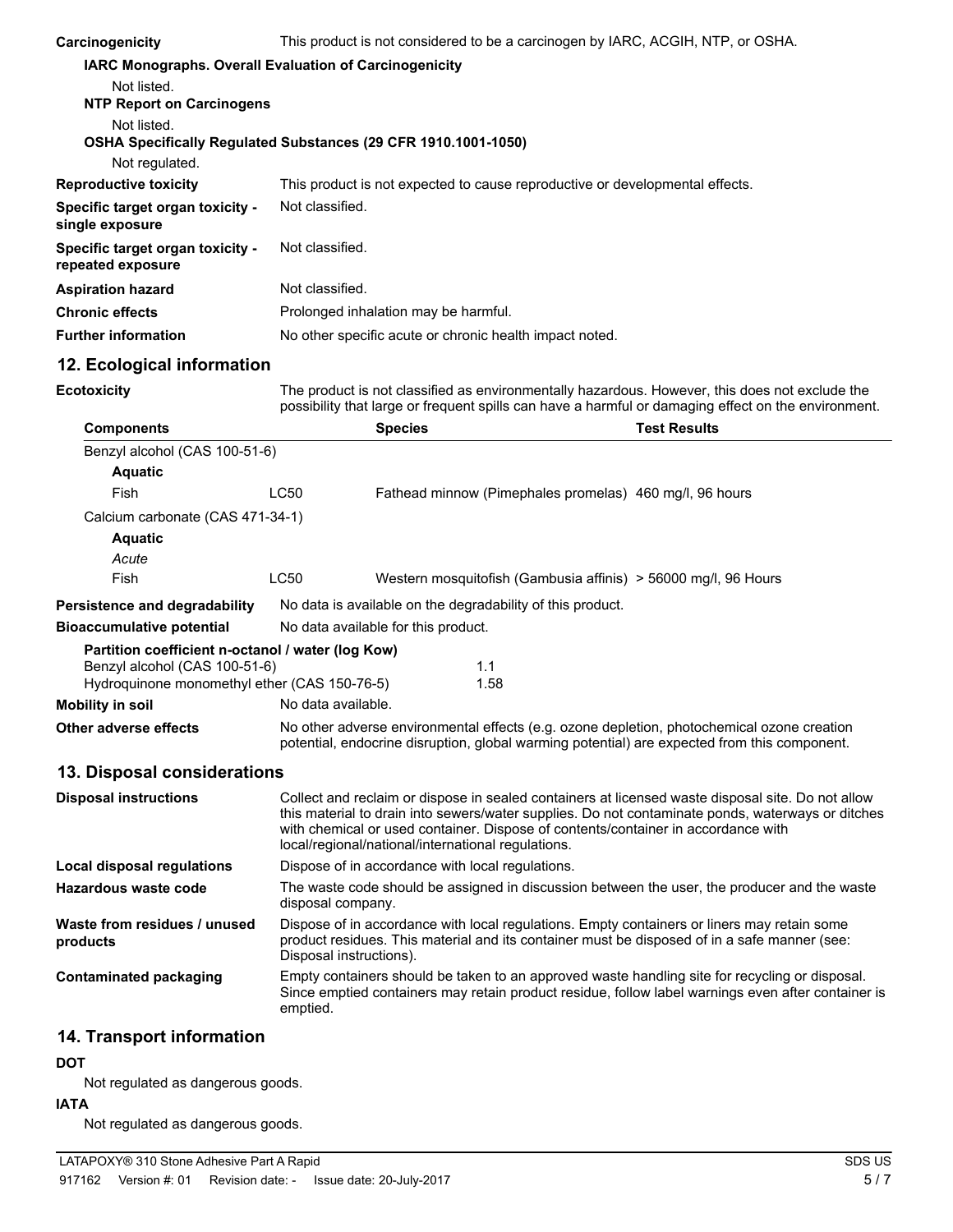#### **IMDG**

Not regulated as dangerous goods.

#### **Transport in bulk according to** Not established. **Annex II of MARPOL 73/78 and the IBC Code**

#### **15. Regulatory information**

**US federal regulations**

This product is a "Hazardous Chemical" as defined by the OSHA Hazard Communication Standard, 29 CFR 1910.1200. **TSCA Section 12(b) Export Notification (40 CFR 707, Subpt. D)** Not regulated. **OSHA Specifically Regulated Substances (29 CFR 1910.1001-1050)** Not regulated. **CERCLA Hazardous Substance List (40 CFR 302.4)** Not listed. **Superfund Amendments and Reauthorization Act of 1986 (SARA)** Immediate Hazard - Yes Delayed Hazard - No Fire Hazard - No Pressure Hazard - No Reactivity Hazard - No **Hazard categories SARA 302 Extremely hazardous substance** Not listed. **SARA 311/312 Hazardous** Yes **chemical SARA 313 (TRI reporting)** Not regulated. **Other federal regulations Clean Air Act (CAA) Section 112 Hazardous Air Pollutants (HAPs) List** Not regulated. **Clean Air Act (CAA) Section 112(r) Accidental Release Prevention (40 CFR 68.130)** Not regulated. **Safe Drinking Water Act** Not regulated. **(SDWA)** California Safe Drinking Water and Toxic Enforcement Act of 1986 (Proposition 65): This material is not known to contain any chemicals currently listed as carcinogens or reproductive toxins. **US state regulations US. Massachusetts RTK - Substance List** Benzyl alcohol (CAS 100-51-6) Hydroquinone monomethyl ether (CAS 150-76-5) **US. New Jersey Worker and Community Right-to-Know Act** Hydroquinone monomethyl ether (CAS 150-76-5) **US. Pennsylvania Worker and Community Right-to-Know Law** Benzyl alcohol (CAS 100-51-6) Hydroquinone monomethyl ether (CAS 150-76-5) **US. Rhode Island RTK** Hydroquinone monomethyl ether (CAS 150-76-5) **International Inventories Country(s) or region Inventory name On inventory (yes/no)\*** Australia Australian Inventory of Chemical Substances (AICS) Yes Canada Domestic Substances List (DSL) Yes Canada Non-Domestic Substances List (NDSL) No China Inventory of Existing Chemical Substances in China (IECSC) Yes Europe **European Inventory of Existing Commercial Chemical** Messenger Messenger and Test Substances (EINECS) Europe **European List of Notified Chemical Substances (ELINCS)** No Notice Allem Note 2014 LATAPOXY® 310 Stone Adhesive Part A Rapid SDS US SDS US SDS US 917162 Version #: 01 Revision date: - Issue date: 20-July-2017 6 / 7